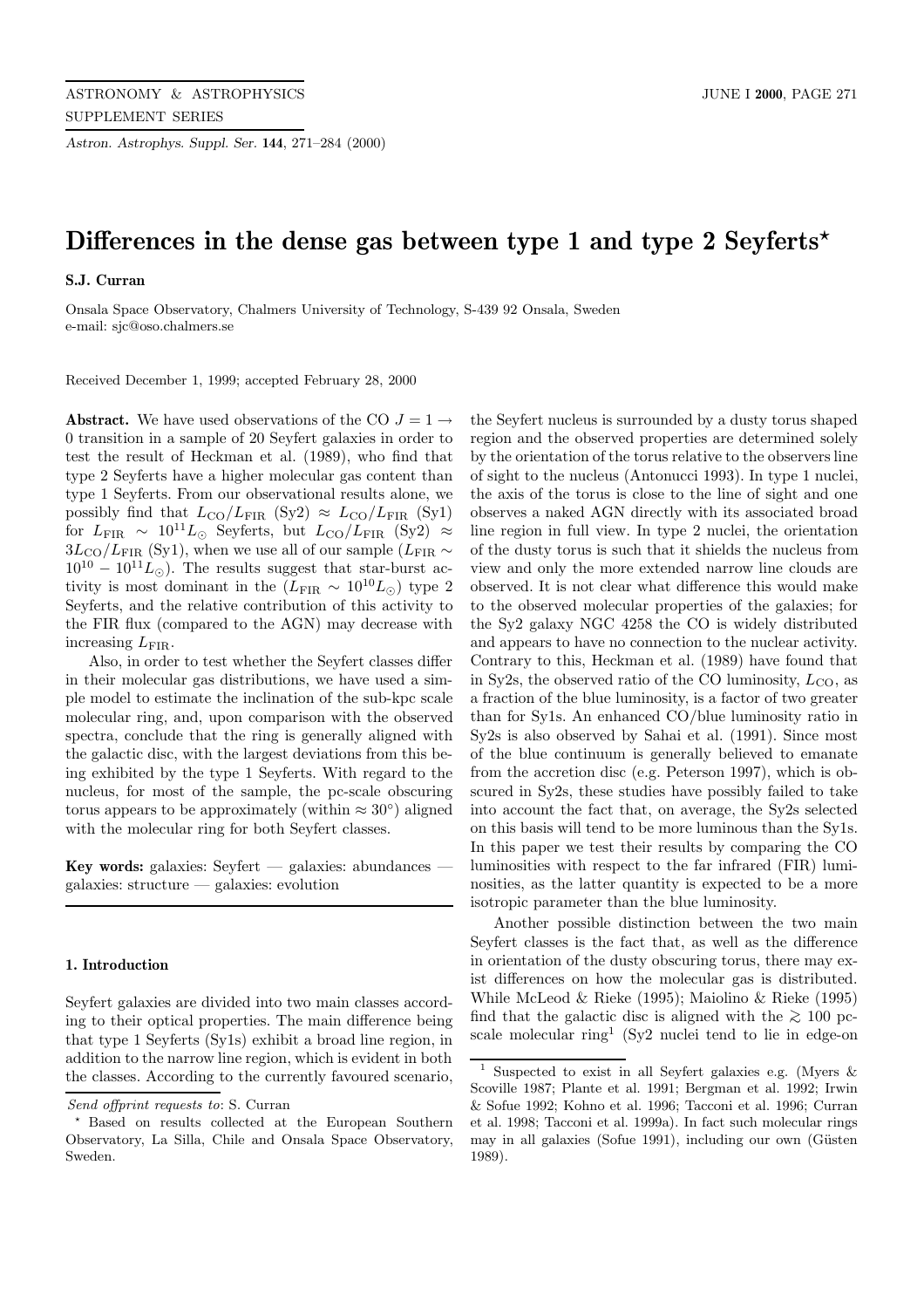galaxies and Sy1s in face-on systems), they find that Sy1 nuclei may be partially obscured by the ring, which could be misaligned with the pc-scale obscuring torus. However, Wilson & Tsvetanov (1994); Capetti et al. (1996) find that the axis of the ionisation cone<sup>2</sup>, coincident with the axis of the obscuring torus which collimates the ionised outflow (Antonucci & Miller 1985; Wilson et al. 1988; Tadhunter & Tsvetanov 1989; Wilson & Tsvetanov 1994; Baker & Scoville 1998), also tends to be aligned with the host galaxy disc axis, thus placing the disc coplanar with the torus.

In this paper we use the observational results of the Northern and Southern Seyfert survey of Curran et al. (2000) in order to test the two main points outlined above, namely:

- 1. Statistical studies of the difference in dense gas abundances between type 1 and type 2 Seyferts.
- 2. Differences in the aspect of the gas distribution between type 1 and type 2 Seyferts.

## **2. Statistical studies of the difference in dense gas abundances between type 1 and type 2 Seyferts**

In Table 1 we show the results of Curran et al. (2000). The source list is based upon the detections of Heckman et al. (1989) as when planning the survey it was our original intention to test the previous results. In the same way as Heckman et al.  $(1989)^3$ , the Seyferts are segregated into two main classes using the classification scheme of Maiolino & Rieke (1995) (and Meurs & Wilson 1984; Edelson 1987; Osterbrock & Shaw 1988); where types 1, 1.2 and 1.5 constitute type 1 Seyferts (hereafter Sy1s) and types 1.8, 1.9 and 2 constitute type 2 Seyferts (hereafter Sy2s).

When we plot the CO luminosity against that of the FIR, Fig. 1, we see that apart from an anomalous point at  $\approx 12$ ,  $\approx 3.5$ , the two linear fits would be close to parallel, although the intercept would be  $\approx 0.4$  higher for the Sy2s making  $\frac{L_{\text{CO}}}{L_{\text{FIR}}}$  (Sy2)  $\approx 3 \frac{L_{\text{CO}}}{L_{\text{FIR}}}$  (Sy1)<sup>4</sup>. Taking the average value of  $L_{\text{CO}}/L_{\text{FIR}}$  for both the main classes, however, we find

$$
\frac{L_{\text{CO}}}{L_{\text{FIR}}}(\text{Sy2}) \approx \frac{L_{\text{CO}}}{L_{\text{FIR}}}(\text{Sy1})\tag{1}
$$

 $\approx 10^{-8}$  K km s<sup>-1</sup> kpc<sup>2</sup>  $L_{\odot}^{-1}$ . The anomalous point in Fig. 1 is in fact due to Mrk 273<sup>5</sup> which has been noted

- <sup>4</sup> For the Sy1s Fig. 1 gives  $L_{\text{CO}} = 10^{-5} L_{\text{FIR}}^{0.75}$ , and forcing a gradient of 1 gives  $L_{\text{CO}} = 10^{-8} L_{\text{FIR}}$  K km s<sup>-1</sup> kpc<sup>2</sup>  $L_{\odot}^{-1}$ .<br><sup>5</sup> The one ultra-luminous infrared galaxy (ULIRG) of the
- Sy2 sample.



**Fig. 1.** log  $L_{\text{CO}}$  [K km s<sup>-1</sup> kpc<sup>2</sup>] versus log  $L_{\text{FIR}}$  [ $L_{\odot}$ ] for the observed Sy1s (crosses) and Sy2s (circles) with recessional velocities of  $v \ge 4000 \text{ km s}^{-1}$ : This velocity corresponds to a HPBW of  $\approx 12$  kpc (at SEST,  $\approx 10$  kpc at Onsala (OSO); assuming  $H_0 = 75$  km s<sup>-1</sup> Mpc<sup>-1</sup>), beyond which there is expected to exist little molecular gas (Maiolino et al. 1997), making us confident that we have sampled all of the CO in the faster receding sources

to have an unusually low  $L_{\text{CO}}/L_{\text{HCN}}$  ratio (Curran et al. 2000).

Taking the average  $L_{\text{CO}}/L_{\text{FIR}}$  ratios for all of the sample (i.e. including the global values), we find that

$$
\frac{L_{\rm CO}}{L_{\rm FIR}}(\text{Sy2}) \approx 3 \frac{L_{\rm CO}}{L_{\rm FIR}}(\text{Sy1})
$$
\n(2)

 $\approx 4 \, 10^{-8} \, \text{K km s}^{-1} \, \text{kpc}^2 \, L_{\odot}^{-1}$ . These results suggest two distinct possibilities:

- 1. Only use of the sources with  $v \ge 4000 \text{ km s}^{-1}$  is valid, i.e. Eq. (1) holds. This agrees with the results of Maiolino et al. (1997), who compare the CO with blue luminosities and HI mass;
- 2. Use of all of the sources is valid, i.e. Eq. (2) holds. This gives a similar result to Heckman et al. (1989), who also use HI mass to obtain the same result as they get from the blue luminosities.

Since our results may be consistent with those of both Heckman et al. (1989) and Maiolino et al. (1997), where CO and blue luminosities are compared, they may suggest that the blue continuum is more isotropic than previously thought, i.e. arising from an additional source to the AGN (e.g. Fernandes & Terlevich 1995).

Our findings could be compounded by the fact that (perhaps due to a selection effect), on average,  $L_{\text{FIR}}(v \gtrsim 4000 \text{ km s}^{-1} \text{ Seyferts}) \approx 15 L_{\text{FIR}}(v \lesssim 4000 \text{ km s}^{-1} \text{ Seyferts}).$  From our sample we find that, on average,  $L_{\text{FIR}}$  (Sy2)  $\approx L_{\text{FIR}}$  (Sy1)( $\approx 2$  10<sup>11</sup>  $L_{\odot}$ ) and so it appears as though the results are bias free, although the average FIR luminosity values are dominated by the ULIRGs Mrk231, Mrk 273 and Arp220

<sup>2</sup> Dust and ionised gas, which have accreted onto the AGN, being driven back outward in the direction of the jets by radiation pressure.

<sup>3</sup> Except in the case of NGC 5033 which they class as a Sy1, cf. Sy 1.9 (NASA/IPAC Extragalactic Database, Maiolino et al. 1997).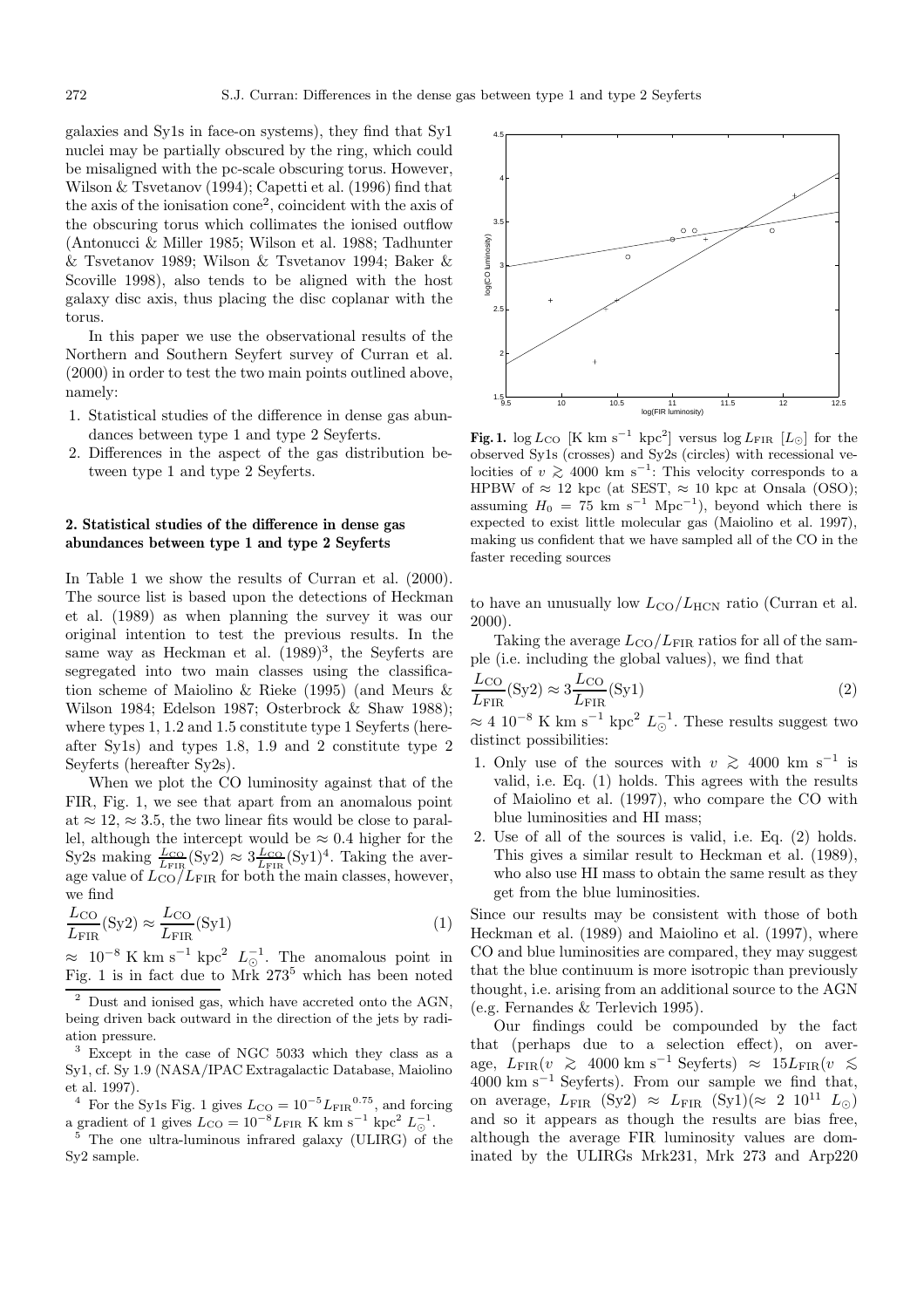**Table 1.** The observed luminosities of the sample. Sy refers to the main Seyfert type,  $L_{\text{CO 1}\rightarrow0}$  and  $L_{\text{HCN 1}\rightarrow0}$  refer to the luminosity over the HPBW for each respective transition, with  $1\sigma$  errors and upper limits [×10<sup>3</sup> K km s<sup>−1</sup> kpc<sup>2</sup>]. Like Heckman et al. (1989) we have calculated the physical beam area by using the distances given by heliocentric radial velocities. The  $\int L_{\text{CO 1}\rightarrow 0}$  refers to the global CO 1 → 0 luminosity  $[\times 10^3 \text{ K km s}^{-1} \text{ kpc}^2]$ : "Young et al. (1995), "Sandqvist et al. (1995) (over  $204'' \times 164'$ ) and <sup>c</sup>Bryant & Scoville (1996).  $L_{\rm FIR}$  [10<sup>10</sup> $L_{\odot}$ ] refers to the far infrared luminosity computed using the FIR flux (Lonsdale et al. 1985) and v is the heliocentric radial velocity (NASA/IPAC Extragalactic Database). Adapted from Curran et al. (2000)

| Galaxy           | $S_{y}$        | $L_{CO~1\rightarrow0}$ | $\int L_{\text{CO 1}\rightarrow 0}$ | $L_{\rm HCN~1\rightarrow0}$ | $L_{\rm FIR}$ | $v$ [km s <sup>-1</sup> ] |
|------------------|----------------|------------------------|-------------------------------------|-----------------------------|---------------|---------------------------|
| <b>NGC 0034</b>  | $\overline{2}$ | $2.3 \pm 0.1$          |                                     | $0.56 \pm 0.07$             | 14.3          | 5931                      |
| <b>NGC 0931</b>  | 1              | $0.08 \pm 0.04$        |                                     | < 0.1                       | 2.1           | 5001                      |
| <b>NGC 1068</b>  | $\overline{2}$ | $0.42 \pm 0.01$        | $23 \pm 8^a$                        | $0.09 \pm 0.01$             | 7.4           | 1134                      |
| <b>NGC 1365</b>  | $\overline{2}$ | $1.5 \pm 0.1$          | $5.3^b$                             | $0.16 \pm 0.03$             | 6.8           | 1636                      |
| <b>NGC 1667</b>  | $\overline{2}$ | $1.18 \pm 0.08$        |                                     | $0.45 \pm 0.06$             | 4.2           | 4547                      |
| <b>UGC 03374</b> | 1              | $0.40 \pm 0.04$        |                                     | < 0.05                      | 2.9           | 6141                      |
| <b>NGC 2273</b>  | $\overline{2}$ | $0.041 \pm 0.003$      | $0.38 \pm 0.07^a$                   | $0.008 \pm 0.004$           | 0.66          | 1840                      |
| Mrk 10           | 1              | $0.3 \pm 0.1$          |                                     | < 0.1                       | 2.7           | 8770                      |
| NGC 4593         | 1              | $0.08 \pm 0.02$        |                                     |                             | 0.79          | 2698                      |
| Mrk 231          | 1              | $6.0 \pm 0.6$          | $5^c$                               | $1.0 \pm 0.2$               | 128           | 12651                     |
| <b>NGC 5033</b>  | $\overline{2}$ | $0.093 \pm 0.006$      | $10 \pm 3^a$                        | $0.014 \pm 0.002$           | 0.53          | 875                       |
| Mrk 273          | $\overline{2}$ | $2.4 \pm 0.4$          |                                     | $2.4 \pm 0.8$               | 73            | 11318                     |
| <b>NGC 5135</b>  | $\overline{2}$ | $2.0 \pm 0.1$          |                                     | $0.11 \pm 0.01$             | 9.0           | 4112                      |
| <b>NGC 5347</b>  | $\overline{2}$ | $0.03 \pm 0.01$        |                                     | < 0.01                      | 0.28          | 2336                      |
| NGC 5548         | $\mathbf{1}$   | $0.4 \pm 0.2$          |                                     |                             | 0.86          | 5149                      |
| Arp 220          | $\overline{2}$ | $2.6 \pm 0.1$          |                                     | $0.4 \pm 0.2$               | 84            | 5314                      |
| <b>NGC 6814</b>  | 1              | $0.118 \pm 0.002$      | $0.38 \pm 0.06^a$                   | $0.011 \pm 0.002$           | 0.66          | 1563                      |
| <b>NGC 7130</b>  | $\overline{2}$ | $2.6 \pm 0.2$          |                                     | $0.16 \pm 0.02$             | 11.9          | 4842                      |
| NGC 7172         | $\overline{2}$ | $0.23 \pm 0.04$        |                                     |                             | 1.2           | 2603                      |
| NGC 7469         | 1              | $2.00 \pm 0.09$        | $1.9 \pm 0.3^a$                     | $0.25 \pm 0.07$             | 18.2          | 4889                      |

(Table 1). If we exclude these from the sample, we find  $L_{\rm FIR}$  (Sy2)  $\approx 1.4 L_{\rm FIR}$  (Sy1) and if we take the averages for all of the sample with<sup>6</sup>  $v \ge 4000$  km s<sup>-1</sup> the factor remains similar (1.3). Applying this factor to Eq. (2) gives  $L_{\text{CO}}(\text{Sy2}) \approx 2L_{\text{CO}}(\text{Sy1})$ , i.e. the result of Heckman et al. (1989). When we examine their observational results, however, we find that the single position observations have been used to determine the luminosities for all of the observed sample. As mentioned in Fig. 1, we believe that the CO is only fully sampled<sup>7</sup> in sources in which  $v \gtrsim 4000 \text{ km s}^{-1}$ , or in the case of the NRAO 12 m 55<sup>0</sup> beam,  $v \gtrsim 3500 \text{ km s}^{-1}$ , which leaves the same "distant" sample as ours. It is not quite clear whether their method (normalising the beam area to the optical area) takes this effect fully into account when calculating CO luminosities for the  $v \leq 3500 \text{ km s}^{-1}$  (near-by) sample. Note that we obtain the same result as Eq. (1) when we use the whole sample without considering beam-filling, i.e. using the third column of Table 1 for the CO luminosities regardless of v.

In the case of Maiolino et al. (1997), they have excluded sources in which the beam does not sample out to radii beyond 4 kpc, i.e.  $v \le 2300$  km s<sup>-1</sup> with the

NRAO 12 m. Their sample corresponds to our distant sample, suggesting that  $\frac{L_{\text{CO}}}{L_{\text{FIR}}}$  $(Sy2) \approx \frac{L_{\text{CO}}}{L_{\text{FIR}}}$  $(Sy1)$  for  $v \approx$  $4000 \text{ km s}^{-1}$ . However, Fig. 1, which uses the same sample, suggests that  $\frac{L_{\text{CO}}}{L_{\text{FIR}}}$ (Sy2)  $\approx 3 \frac{L_{\text{CO}}}{L_{\text{FIR}}}$ (Sy1), which is also found to apply for the whole sample (according to the literature). Referring to Curran et al. (2000), we see that, asides from the differences in mean  $L_{\text{FIR}}$  between the nearby and distant galaxies,  $L_{\text{CO}}/L_{\text{HCN}} \approx 6$  (distant Seyferts) cf.  $L_{\text{CO}}/L_{\text{HCN}} \approx 17$  (all of the Seyferts) and so it appears as though there exists a distinct difference between the near-by and distant samples. This is discussed in Sect. 4.

## **3. Differences in the aspect of the molecular gas distribution between type 1 and type 2 Seyferts**

In this section we employ a model of the molecular gas in order to try and determine the orientation of the molecular gas for each of the galaxies of Curran et al. (2000). The model, which is discussed in more detail in Curran (1998); Curran (2000), provides a very satisfactory fit to the observed data in the Circinus galaxy, a type  $2$  Seyfert<sup>8</sup>,

 $6$  Thus ruling out the bias.

<sup>7</sup> For example, as observed in NGC 1068 (Planesas et al. 1989) and NGC 1365 Sandqvist et al. (1995).

<sup>8</sup> Regarding the previous section, note that Circinus, the closest lying example of a Seyfert galaxy, has  $L_{\text{FIR}} = 6.2 \times 10^9 L_{\odot}$ (Lonsdale et al. 1985) and  $L_{\text{CO}} \approx 30 \; 10^3 \; \text{K} \; \text{km} \; \text{s}^{-1} \; \text{kpc}^2$ (Curran 2000), thus giving the high CO/FIR luminosity ratio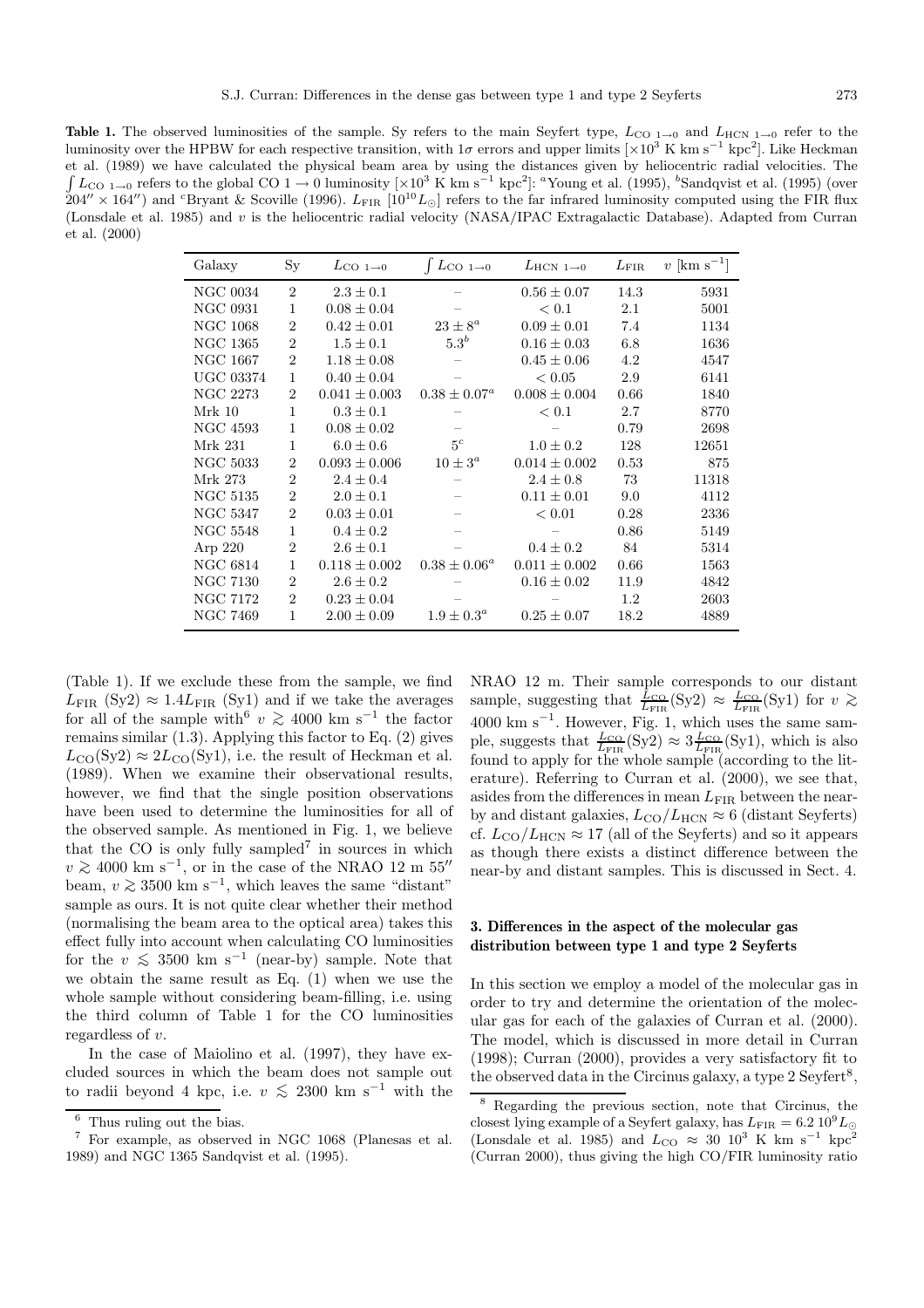which agrees closely with other observations of the gas in this galaxy (Veilleux & Bland-Hawthorn 1997; Elmouttie et al. 1998a; Elmouttie et al. 1998b). Due to the close proximity of Circinus we could map the CO emission with the  $22^{\prime\prime}$  beam at SEST, but since these galaxies are much further away, we have no such luxury (especially with the eight Southern galaxies)<sup>9</sup>. However, since the optically thick molecular gas is unresolved (e.g.  $\approx 13''$  in the relatively near-by NGC 1365, Sandqvist 1999, cf. the  $45$ <sup>"</sup> HPBW for CO 1  $\rightarrow$  0 at SEST), the observed profiles will be a result of the gas distribution convolved over the velocity range. This technique has previously been used by Downes & Solomon (1998) in Mrk 231. In Figs. 2 and  $3$  we show the unresolved central  $10^{\prime\prime}$  of Circinus in the  $CO 2 \rightarrow 1$  and  $1 \rightarrow 0$  transitions compared with the model of Curran et al. (1998).



**Fig. 2.** The Circinus model "observed" with a 22" (CO  $2 \rightarrow 1$ ) at SEST) beam superimposed upon the CO  $2 \rightarrow 1$  observed spectrum. Taken from Curran et al. (1998)

The molecular gas, which is assumed to be in a disc distribution, is modelled as:

- 1. The basic ring model of Curran et al. (1998);
- 2. The filled ring model in which the intensity at the inner edge of the ring is extrapolated to zero radius, while maintaining a velocity of 100 km s<sup> $-1$ </sup> (Sect. 3.2.3 of Curran et al. 1998);
- 3. A disc constructed from the filled ring model but with the central velocity extrapolated to zero (Fig. 9 of Curran et al. 1998);
- 4. The ring+outflow model of Curran et al. (1999). In addition to an outflow perpendicular to the ring, we constructed versions in which an edge-on, a face-on and an outflow of intermediate orientation were added to rings of various inclinations.

These models were then tested at various inclinations and compared to the observed CO spectra (Fig. 4) in order to



**Fig. 3.** The Circinus model observed with a 45<sup>0</sup> (CO 1  $\rightarrow$  0 at SEST) beam superimposed upon the CO  $1 \rightarrow 0$  observed spectrum. Perhaps due to a small pointing error  $(\leq 5'')$ , the observed spectrum is not as symmetrical as that of CO  $2 \rightarrow 1$ (Fig. 2), although it is seen that the model still provides a good match

see if any obvious matches could be found. This was done for the sources in which a clean profile of the CO was obtained; we have excluded the relatively poor NGC 0931, and Mrk 10 detections (Curran et al. 2000). By obvious matches we mean that it was our priority to try to reproduce the observed profile shapes before trying to match the integrated intensities (i.e. velocity widths and antenna temperatures). For this purpose matching the model and observed profile by eye was sufficient since we didn't really expect to constrain the inclination to closer than  $\approx 20^{\circ}$  accuracy, and as seen from Fig. 5, differences in the inclination are easily discernable. Naturally some profiles are not unique, e.g. for NGC 5135 (Sect. 3.11), where a disc or a ring model may apply. The model was good enough, however, to give an approximate inclination for a particular model and any variations on the disc distribution which fitted the observed profile have also been noted. If reasonable matches were found, the models were then "observed" with the required HPBW in order to simulate the model at different apparent sizes. As previously (Curran et al. 1999), we (initially) scaled the beam according to optical major axis of the galaxy rather than the distance  $(velocity)^{10}$ . This method assumes that the extent of the ring/disc molecular gas distribution is proportional to the size of the galaxy as opposed to being the same size for all of the sample (i.e. a radius of  $\sim 600$  pc, Curran et al. 1998). As long as we are not simulating near-by systems, where the beam is filled, Curran et al. 1999), the choice of beam size will only affect the model intensity and not the profile shape. Examples of model profiles are shown in Fig. 5, and a more extensive range of these is shown in Curran (2000).

expected from the  $L_{\text{FIR}} \sim 10^{10} L_{\odot}$  sample. Similar luminosities are found in the next furthest Seyfert NGC 4945 (Curran 2000).

 $9$  Where high resolution data is available, it is compared with our results.

<sup>&</sup>lt;sup>10</sup> Throughout this paper we assume  $H_0 = 75$  km s<sup>-1</sup> Mpc<sup>-1</sup>.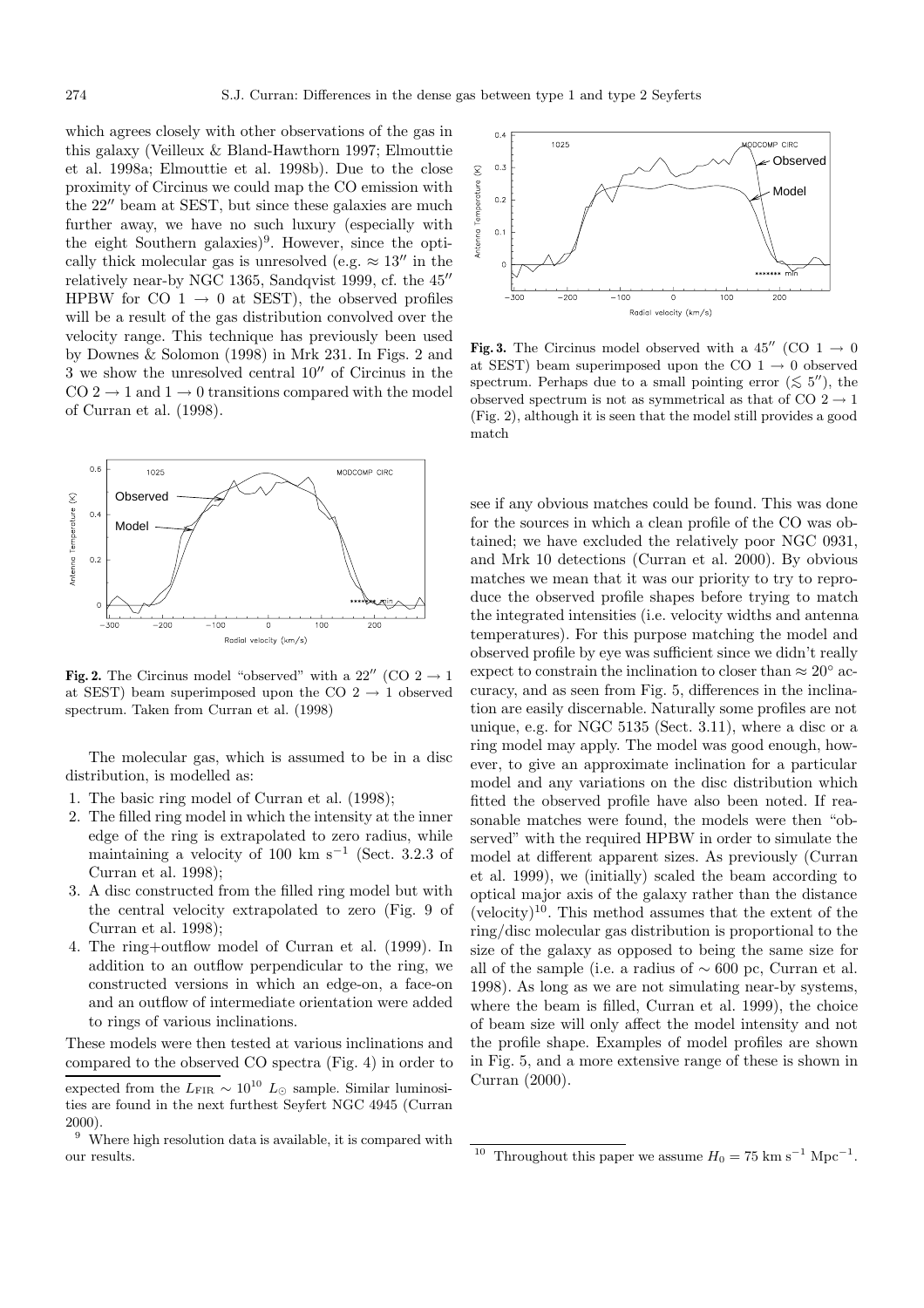5.03

 $\begin{array}{ll} \text{intensity [K]}\\ 0.01 & 0.02 \end{array}$ 

Intensity  $[K]$ <br> $0.02$ 

 $5 \times 10^{-3}$ 

Intensity $[\mathbb{K}]$ 

Ē

ntensity [K]<br>Sx10<sup>-3</sup>

րՄ<sup>ոլ</sup>ի

U<br>U

 $/s]$ 

 $/s<sup>2</sup>$ 





**Fig. 4.** The observed spectra of Curran et al. (2000) shown to a velocity resolution of 10 km s−<sup>1</sup>, except NGC 0034, NGC 1667, UGC 03374, NGC 4593, Mrk 231, NGCs 5347 and 7172 to 20 km s<sup>−1</sup> and Mrk 273 (shown relative to  $z = 0.037780$ ) to 40 km s<sup>-1</sup>. The intensity scale is  $T_A^*$  and the velocity scale is relative to the local standard of rest (l.s.r.)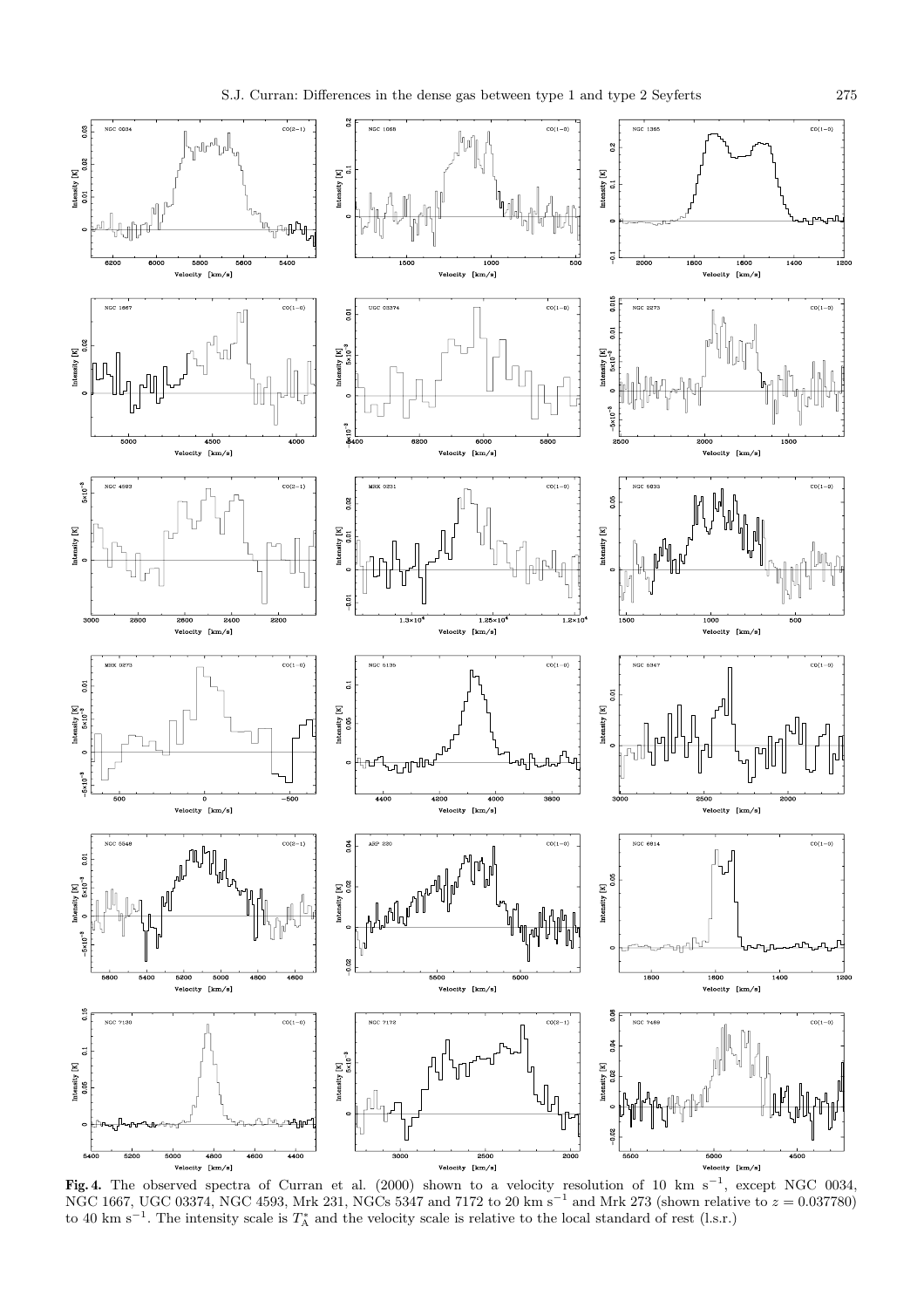

**Fig. 5.** Examples of various models (further examples are shown in Curran 2000). Left; a disc model, centre; a ring model and right; a ring+(perpendicular) outflow model. The model inclinations and HPBWs used to "observe" them are shown in each case; a 22" beam corresponds to Circinus for CO  $2 \rightarrow 1$  at SEST

## 3.1. NGC 0034

The observed  $2 \rightarrow 1$  profile of NGC 0034 generally resembles that of a highly inclined disc/ring model, but with "ears" at around  $5700$  and  $5900 \text{ km s}^{-1}$ . These in conjuction with the central hump gives the observed spectrum a slightly 3-peaked profile, and its presence is consistent with a ring+outflow model at inclinations of  $\approx 60^{\circ}$ . The outflow angle is more difficult to constrain, although we can say that the outflow has an inclination of between  $0°$ (edge-on) and  $60°$  (normal to the ring), Fig. 6.

To summarise, since a ring+outflow gives such a 3 peaked profile (the ring and filled-ring models give a 2 peaked profile), we suggest that the gas may be distributed in such a fashion, although, due to the model limits and the noisier  $1 \rightarrow 0$  spectrum, all we can say with some confidence is that the gas appears to be in a ring of fairly high inclination ( $\gtrsim 60°$ ). It should be noted that a beam-width of  $70''$ , which is scaled for the optical disc, gives an intensity which is  $\approx$  5 times the observed. In order to achieve the same intensity, the model has to be "observed" with a  $175$ " beam, Fig. 6. Since, assuming a similar small-scale filling to the gas in Circinus, a  $\left(\frac{79 \text{ Mpc}}{4 \text{ Mpc}}\right) \times 22'' \approx 430''$  beam would be required to scale NGC 0034 according to the distance<sup>11</sup>, we conclude that the gas extends  $430''/175'' = 2.5$  times as far as in Circinus<sup>12</sup>, i.e. to  $\approx$  1.5 kpc.

<sup>11</sup> Since we compare beam sizes it is not necessary to take into account the main beam efficiencies.

 $12$  The luminosity (Curran et al. 2000) could also contribute to the observed intensity, cf. Circinus (Curran et al. 1998; Curran 2000), and so we assign limits only, Table 2.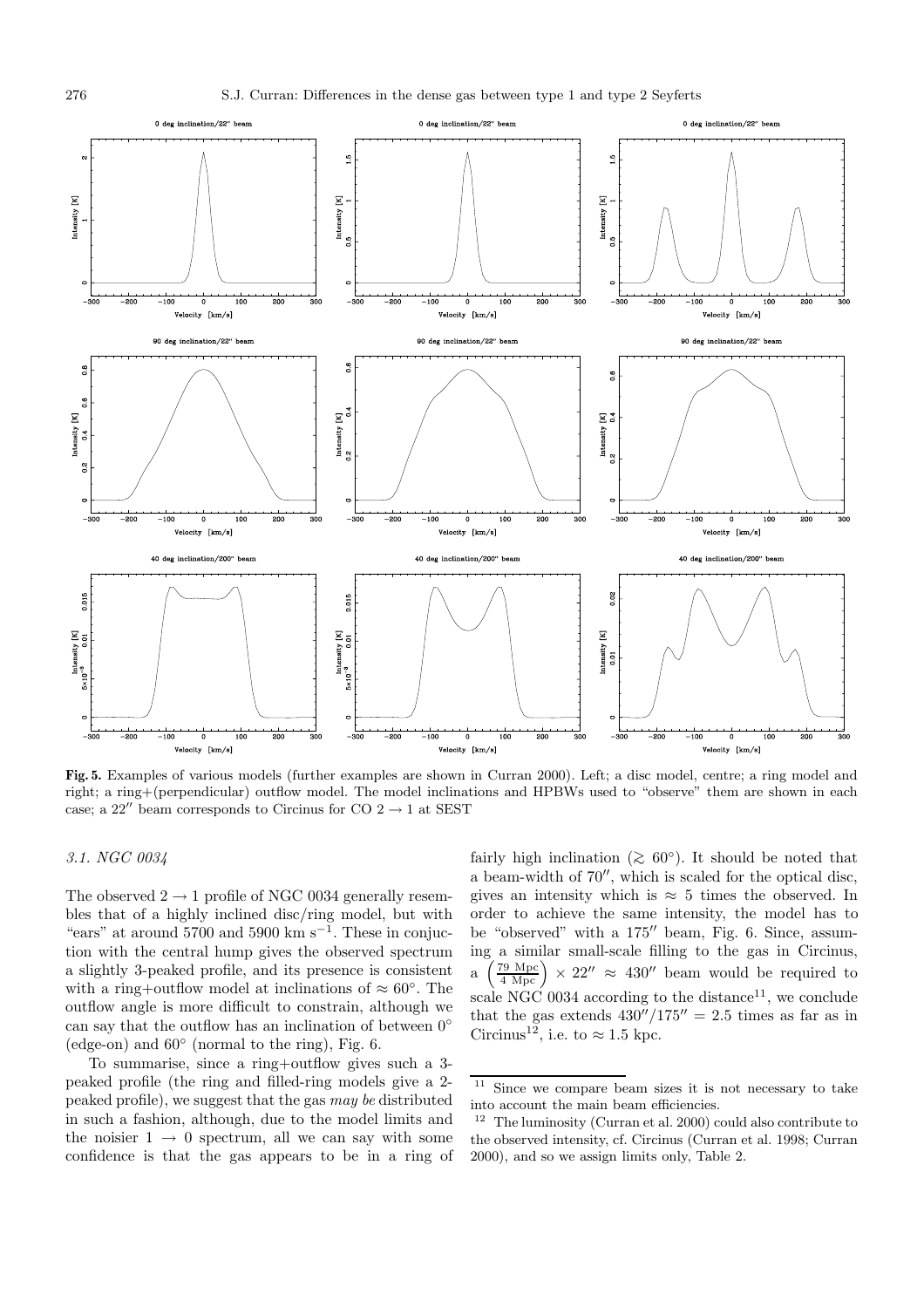

**Fig. 6.** A  $60^\circ$  inclination ring(+outflow) "observed" with a  $175$ " beam. The labels refer to the outflow inclination

#### 3.2. NGC 1068

The width of the  $1 \rightarrow 0$  line is suggestive of an inclined disc/ring system with the sheer of the profile edges favouring the (filled or unfilled) ring model<sup>13</sup>. Although the profile is too complex to make anything but broad estimates, the profile shape and width suggest that ring has an intermediate inclination  $(40°-60°)$  with the possibility of a nearly edge-on outflow. This is expected to be inclined close to the ionisation cone (Wilson & Tsvetanov 1994; Curran et al. 1999), which should be close to edge-on in a Sy2 nucleus (Antonucci & Miller 1985; Wilson et al. 1988; Tadhunter & Tsvetanov 1989; Wilson & Tsvetanov 1994; Baker & Scoville 1998). Also, although in this case the model is not so certain, the observed intensity is obtained when it is "observed" with a  $\approx 70''$  beam. This is twice the width of a beam scaled for the optical extent. Since based upon distance, a beam width of  $\approx 140''$  is required to observe the model at 15 Mpc, we can estimate the extent of the molecular gas as being twice that in Circinus, i.e.  $\approx 1.3$  kpc. Thus the model gives similar results to the interferometric results of Tacconi et al. (1994); Papadopoulos (1996) who determine molecular disc inclinations of  $30 - 50^{\circ}$ <sup>14</sup> and  $\approx 50^{\circ}$  (extending to  $\approx 1.8$  kpc), respectively.

#### 3.3. NGC 1365

As seen from Fig. 7, the Circinus (filled and unfilled) ring model gives a very similarly shaped profile to that of the observed<sup>15</sup> for inclinations of 30 $\degree$  to 40 $\degree$ . In the case of



**Fig. 7.** The ring only model at 30◦ and 40◦ inclinations observed with a  $28''$  beam, i.e. NGC 1365 scaled for the apparent optical size when observed in CO  $1\to 0$  at SEST

the model, however, the intensity is similar<sup>16</sup>, which suggests that the extent of the gas is nearly proportional to the optical disc size, i.e. nearly 5 times as extended as in Circinus<sup>17</sup> (to a radius of  $\leq 3$  kpc). From VLA and SEST observations, Sandqvist et al. (1995) find the molecular gas to lie within the central 2.2 kpc.

A significant difference, however, is the fact that the model profile is narrower than the observed by a factor of  $\approx$  2. This suggests that the maximum de-projected velocity in the ring of NGC 1365 is double that in Circinus i.e.  $\approx \pm 400$  km s<sup>-1</sup> (Curran et al. 1998). Since  $M \propto v^2r$ , this implies that the molecular gas mass (assuming a relatively small central dynamical mass, e.g. 10% of the gas mass, Curran 1998) is (at least) four times that in Circinus. Interestingly, Sandqvist et al. (1995) find the molecular gas mass in the central region of NGC 1365 to be 6.3  $10^9 M_{\odot}$ , i.e. also 4 times that in Circinus (Curran et al. 1998)<sup>18</sup>. It is possible, however, that since the extent of the gas in NGC 1365 may be considerably larger, this  $factor<sup>19</sup>$  would require an even larger gas mass/different physical conditions to those in Circinus.

Like Circinus (Marconi et al. 1994; Veilleux & Bland-Hawthorn 1997; Elmouttie et al. 1998b), NGC 1365 exhibits an ionisation cone Hjelm & Lindblad 1996) and since the model cannot distinguish the presence of an outflow of low inclination, we cannot exclude the presence of this (Curran 2000). It should be noted, however, that the

 $\frac{13}{14}$  A disc model gives a gentler rise.

Although they do narrow this range down to  $30-40°$  from their models.

 $15$  Applying a  $14''$  beam to the model and comparing it with the corresponding  $2 \rightarrow 1$  spectrum, we find that not such a good match is achieved (cf. Fig. 7) between the model profile and that in Fig. 4. For the  $2 \rightarrow 1$  transition the model spectrum is similar in shape to that in Fig. 7 and with an intensity of 0.47 K (cf.  $T_{\rm mb} \approx 0.5$  K, Curran et al. 2000) while the ob-

served is quite asymmetric. We believe that this is due to a pointing error (Curran et al. 2000).

<sup>&</sup>lt;sup>16</sup> In fact the same for  $\eta_{\rm mb}$  = 0.7 at SEST, giving  $T_{\rm mb}$  =  $0.36$  K for an inclination of  $40^{\circ}.$ 

<sup>17</sup> NGC 1365 is approximately five times the distance of Circinus and so based on this, a  $220''$  beam would be required to simulate a  $600$  pc ring, although a  $40''$  beam (approximately

the 1  $\rightarrow$  0 beam at SEST) gives the observed intensity.  $^{18}$  Using the  $N_{\rm H_2}/L_{\rm CO}$  Galactic conversion ratio in both cases (Strong et al. 1988).

<sup>&</sup>lt;sup>19</sup> Although  $\approx$  600 pc is just the bulk ring/disc extent in Circinus. The CO  $1 \rightarrow 0$  transition has been detected out to nearly 4 kpc along the major axis (Curran et al. 2000a).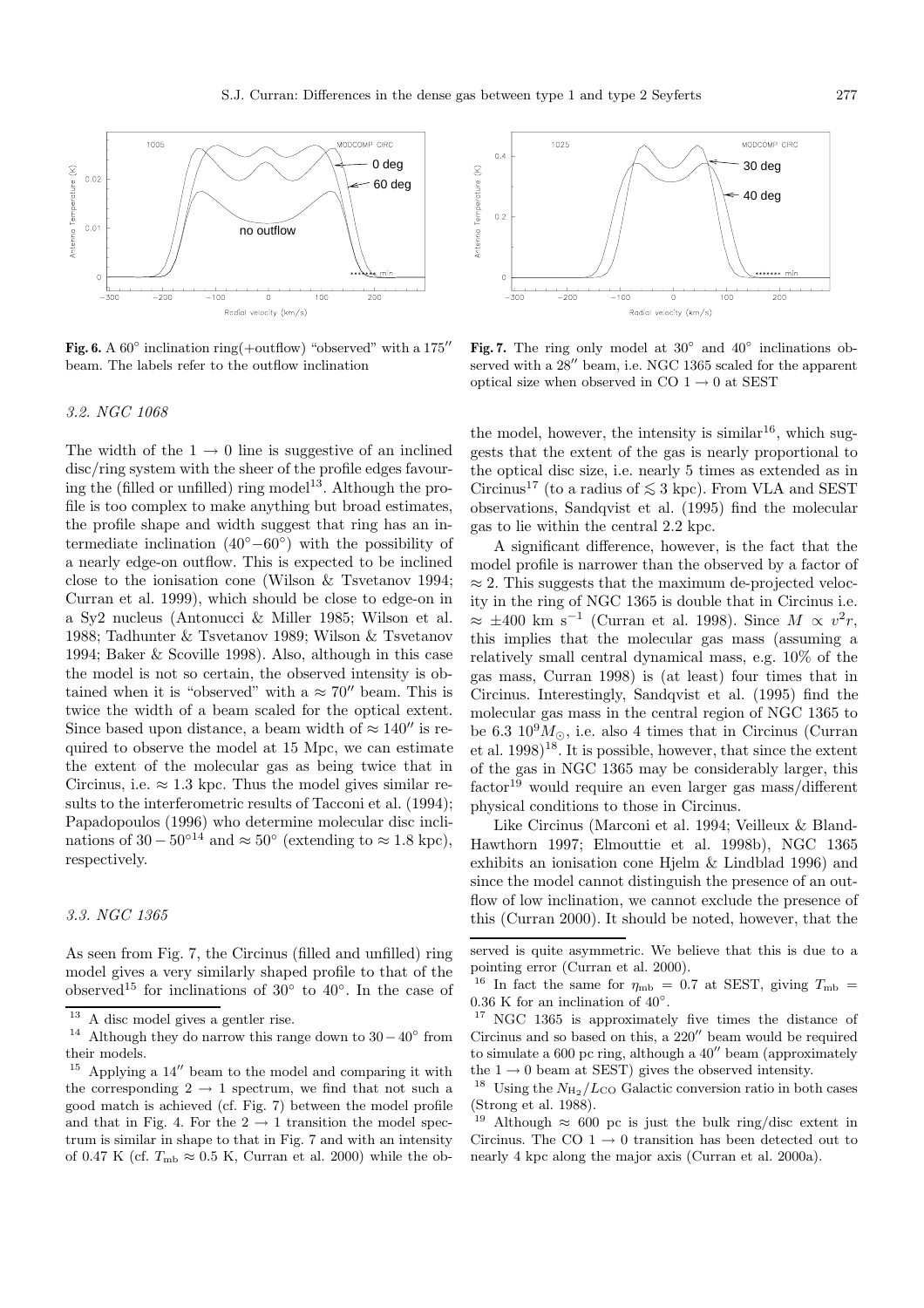observed profile may arise from the presence of the strong bar in NGC 1365 (e.g. Teuben et al. 1986; Lindblad et al. 1996), although, as yet, current observations (e.g. Sandqvist et al. 1995) are of insufficient resolution in order to distinguish whether the CO distribution expected from the bar is present (Kenney et al. 1992; Kenney 1996). In summary, all we can say is that, if a molecular ring is the dominant component on the sub-kpc  $scale<sup>20</sup>$ , then our model suggests that it has an inclination of between 30◦ and 40◦ which puts it coplanar to the obscuring torus and large scale galactic disc (Wilson & Tsvetanov 1994; Hjelm & Lindblad 1996).

## 3.4. NGC 1667

Since the detection of NGC 1667 may have been compromised by a pointing error, Fig. 4, we assume that this has a symmetric form as in Papadopoulos & Seaquist (1998). Although gentler, the profile has a similar shape to that of NGC 1365. When we observe ring models at inclinations of  $\approx 30^{\circ}$  with a 125" beam (CO 1  $\rightarrow$  0 at OSO) we obtain a similar general shape and intensity, although the velocity range is again about a factor of 2 too small. Since Circinus has a similar CO luminosity within 800 pc as NGC 1667 out to ≈ 5 kpc (≈ 1 10<sup>3</sup> K km s<sup>-1</sup> kpc<sup>2</sup>, Curran et al. 1998; Curran et al. 2000), a smaller extent in the molecular ring/disc could account for the higher velocities. Of particular interest, however, is the fact that the addition of a (strong, close to edge-on) molecular outflow is required in order to produce the observed central hump (Fig. 4 and Maiolino et al. 1997; Papadopoulos & Seaquist 1998).

## 3.5. UGC 03374

The low signal-to-noise (S/N) ratio in this source does not allow us to be quite as specific when fitting a model, but the observed spectrum (Fig. 4 and Maiolino et al. 1997) may be fitted by a disc<sup>21</sup> of any inclination or a ring of inclination  $\leq 20^\circ$ . In order to account for the observed intensity, a beam width exceeding  $200''$  (the limit of the model program) is required, although the lower luminosity  $(0.4 \ 10^3 \ \text{K} \ \text{km s}^{-1} \ \text{kpc}^2$ , Curran et al. 2000) could contribute to this.

#### 3.6. NGC 2273

Again the S/N ratio is too low in order to distinguish particular details (i.e. the presence of an outflow), although the general shape does suggest a (filled or unfilled) ring rather than a disc. From the shape of the profile, we estimate this ring to have an inclination of between 20◦ and 50◦. Again, in order to account for the observed intensity, a beam width exceeding  $200''$  is required. This is the size of beam required to scale NGC 2273 according to distance, and so we suggest that the molecular gas is more confined than the ring/disc in Circinus, although again the lower CO luminosity  $(0.4 \times 10^3 \text{ K km s}^{-1} \text{ kpc}^2)$ , Young et al. 1995) may affect this.

### 3.7. NGC 4593

Again in the case of the CO  $1 \rightarrow 0$  profile, the S/N ratio is too low to distinguish any details, although the shape of the spectrum does suggest a close to edge-on ring or disc, thus orientating the gas close to perpendicular to the torus of the Sy1 nucleus. Looking at the CO  $2 \rightarrow 1$  profile (Fig. 4), we see, however, that the width may be due to a 3 component system. Such a profile is what we might expect if a close to face-on ring+outflow were present (Curran et al. 1999). With a face-on (Sy1) outflow, the observed spectrum is best fitted with a ring of  $\leq 20^\circ$  inclination, Fig. 8.



**Fig. 8.** The ring (at inclinations of  $10°$  and  $20°$ )+outflow (close to face-on) model observed with a  $200''$  beam, i.e. scaled for a 600 pc ring at 39 Mpc. The fact that this is still  $\approx 10$  times the observed intensity suggests that the molecular gas extent is much less than in Circinus. The optical disc scale  $(39''$  beam for  $CO 2 \rightarrow 1$  at SEST) gives an intensity of over 10 times that shown (i.e. 100 times the observed). In the figure the outflow features ( $\approx \pm 180$  km s<sup>-1</sup>) overlap for both ring inclinations

One difference between the model and the observed spectrum is the fact that the peripheral (model outflow) features occur at  $\approx \pm 90$  km s<sup>-1</sup> in the observed spectrum. This "slower outflow", cf. Circinus, may be due to the fact that NGC 4593 is considerably less luminous

<sup>&</sup>lt;sup>20</sup> A fast rotating disc is believed to be present within the central ∼ 700 pc (Burbridge & Burbridge 1960; Lindblad 1978), and Sandqvist (1999) has recently observed a  $\approx 600$  pc molecular ring in CO 3  $\rightarrow$  2. In the case of the 1  $\rightarrow$  0 transition, we would expect the molecular gas to be more extended than this; by perhaps a factor of  $\approx 2$ , e.g. as in the Sy2s Circinus and NGC 4945 (Dahlem et al. 1993; Mauersberger et al. 1996; Curran et al. 1998; Curran et al. 2000b).

<sup>&</sup>lt;sup>21</sup> For the disc model an inclination of  $\gtrsim 40^\circ$  gives a comparable velocity width to the ring model.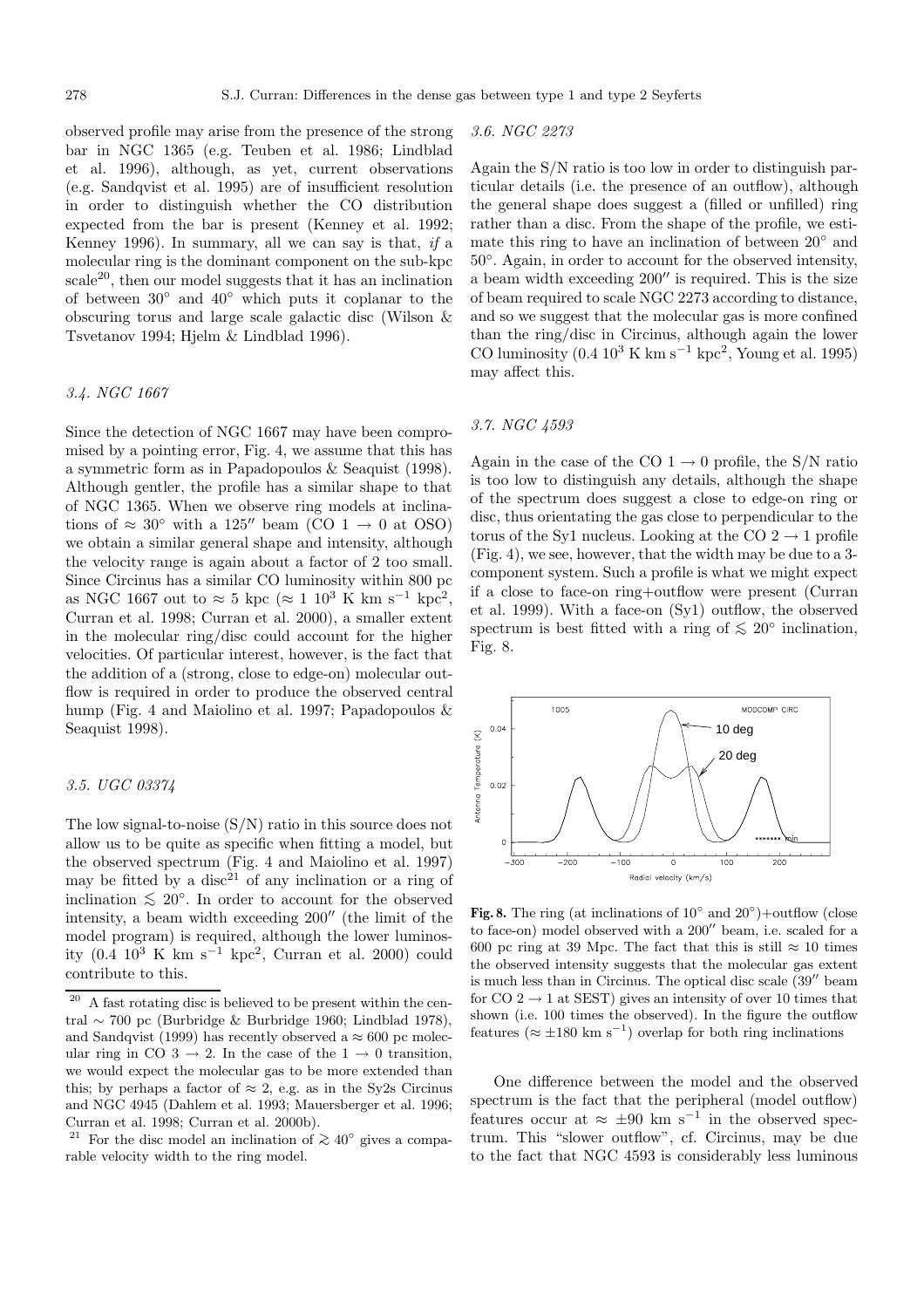(Curran et al. 2000) and this would also explain the low observed intensity, in addition/as an alternative to a confined molecular gas distribution, Fig. 8.

#### 3.8. Mrk 231

Although the S/N ratio is significantly poorer, like NGC 5135 (Sect. 3.11) the observed  $1 \rightarrow 0$  profile of Mrk 231 could be due to either a disc or ring distribution at fairly low ( $\leq 30^{\circ}$ ) inclinations<sup>22</sup>. Note that Downes & Solomon (1998) find a nearly face-on molecular disc from their model. From the intensity of the observed profile we estimate an extent of CO emission which is about 7 times<sup>23</sup> that in Circinus, i.e. out to  $\sim$  4 kpc. This is an order of magnitude higher than the radius determined from the interferometric measurements of Bryant & Scoville (1996), and in this case we must therefore conclude that the relatively high observed intensity is a result of the high intrinsic CO luminosity in Mrk 231 ( $≤$  5 times Circinus within the beam, Curran et al. 1998; Curran et al. 2000) rather than due to a large extent. This emphasises that any values we obtain for the CO extent, should be considered as limits only, Table 2.

## 3.9. NGC 5033

As with CO  $2 \rightarrow 1$  in NGC 0034, the spectra of Maiolino et al. (1997); Papadopoulos & Seaquist (1998) suggest a (filled or unfilled) ring, possibly with an outflow, which has a fairly high ( $\gtrsim 60°$ ) inclination, although this is not so apparent in our noisy  $1 \rightarrow 0$  detection, Fig. 4. The beam size used to obtain the observed intensity is based upon distance. Although as in the case of Mrk 231 (Sect. 3.8), this may be a consequence of the high intrinsic luminosity (Young et al. 1995).

#### 3.10. Mrk 273

In Mrk 273 the S/N ratio is too poor in order to assign a model. From the intensity, however, we can estimate that a HPBW of  $400''$  produces the observed intensity, as opposed to the  $1200''$  beam expected if the molecular gas in Circinus were scaled for distance. This leads us to conclude that the molecular gas extends to around<sup>24</sup>  $\sim$  2 kpc. This is comparable with the  $\approx 2.5$  kpc obtained from the interferometric map of Yun & Scoville (1995). Assuming a flat circular distribution, the disc has an inclination of  $\approx 60^{\circ}$ , which we shall adopt.

#### 3.11. NGC 5135

Both the  $1 \rightarrow 0$  and CO  $2 \rightarrow 1$  observed spectra can only be fitted with disc/ring model of low inclination, although this produces a somewhat narrow profile (Fig. 9). As before (Sect. 3.4), a more confined gas could account for the high velocities, although the addition of an outflow could achieve this, Fig. 9. A sufficiently high S/N ratio for the profile wings would be required in order to see this in the observed profile, Fig. 4.



Fig. 9. The disc and ring  $(10°) +$ outflow (edge-on) model observed with a 122" beam, i.e. scaled for NGC 5135 observed in  $CO 1 \rightarrow 0$  at SEST. The fact that the model intensity is similar to that of the observed, suggests that the molecular gas does scale with the optical disc for this luminous galaxy. Since we would require a  $630''$  beam to place NGC 5135 at the same distance as Circinus we estimate that the ring/disc molecular gas is approximately 5 times as extended. This contradicts the fact that the profile width suggests a more confined gas and so we attribute the observed width to the higher intrinsic luminosity of NGC 5135 within the beam (Curran et al. 2000)

#### 3.12. NGC 5347

When fitting the model, the narrow profile of this source is reminiscent of a lowly inclined disc or ring system (of  $\sim$  600 pc extent). It should be noted, though, that NGC 5347 has a much lower luminosity than Circinus and so a dimmer (i.e. slower) system of higher inclination is possible.

## 3.13. NGC 5548

The  $2 \rightarrow 1$  (and possibly  $1 \rightarrow 0$ ) detection of this is reminiscent of an inclined ( $\approx 70^{\circ}$ ) disc or ring, although it is difficult to obtain a close fit from the model.

<sup>&</sup>lt;sup>22</sup> Bryant & Scoville (1996) estimate an inclination of  $\lesssim$  22° providing the  $N_{\rm H_2}/L_{\rm CO}$  Galactic conversion applies, although this is questionable in ultra-luminous/Seyfert galaxies (Maloney & Black 1988; Maloney 1990; Shier et al. 1994; Mauersberger et al. 1996; Curran et al. 1998).

 $23$  A 200" beam gives the observed intensity as opposed to the  $1400''$  beam expected from the distance scale.

<sup>&</sup>lt;sup>24</sup> Since the relatively high luminosity within the beam (7) times Circinus) may lead to an overestimate (Sect. 3.8).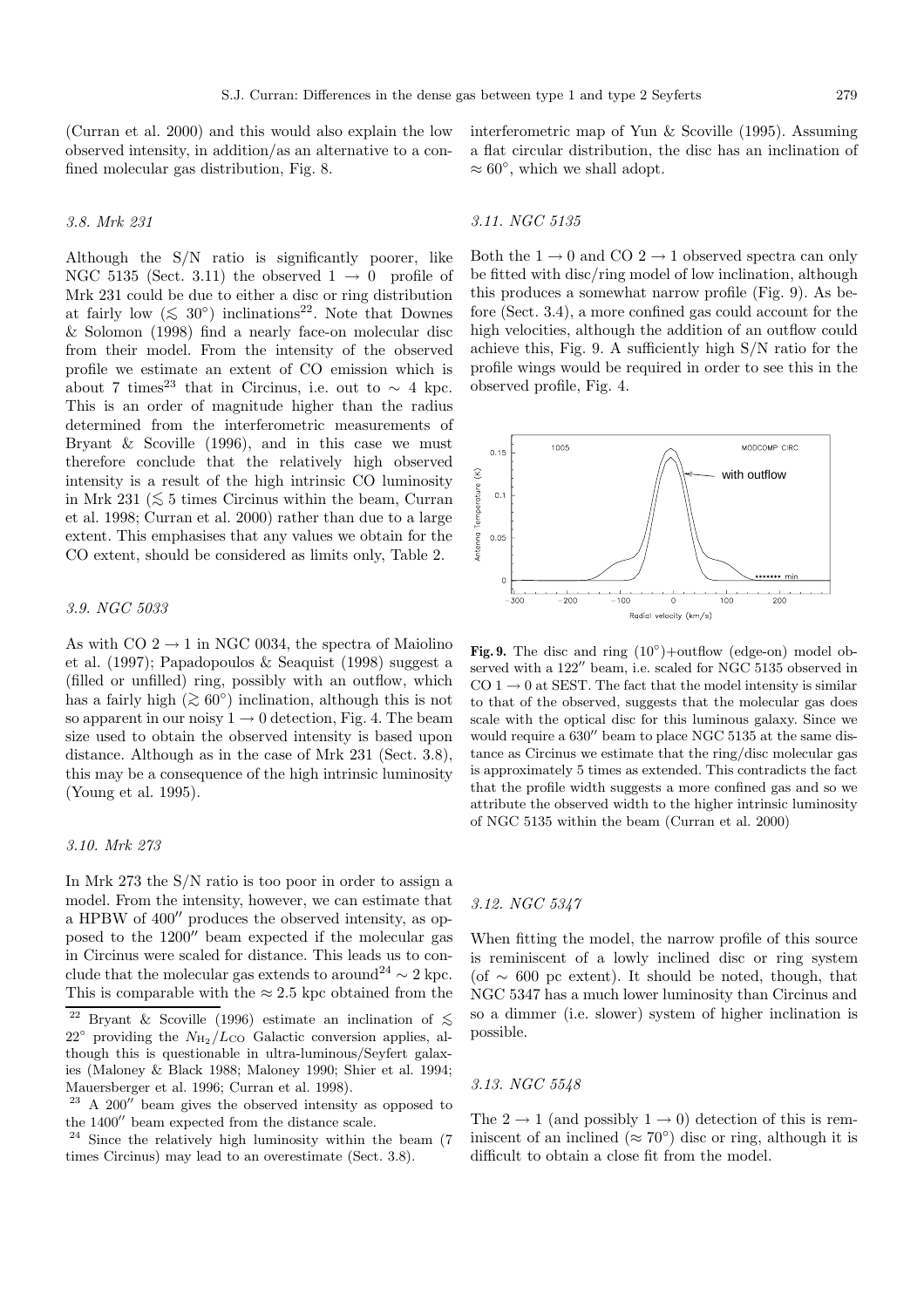## 3.14. Arp 220

Again, we experienced difficulties in fitting the model to this spectrum; we could either account for the intensity and the width, but not the shape with a highly inclined disc, or account for the intensity and shape but not the width, with a disc of intermediate inclination. In any case, since a  $\sim 200''$  beam gives the observed intensity, it is feasible that the molecular ring/disc extends to around 2 kpc. Since the luminosity is slightly greater within the beam than of the ring/disc in Circinus  $(2.6 10^3 \text{ K km s}^{-1} \text{ kpc}^2,$ Curran et al.  $2000)^{25}$  a slightly larger beam would be required to obtain a match, thus decreasing this distance estimate slightly. From their interferometric observations, Scoville et al. (1997) find that the CO, which is distributed in a thin disc, extends out to  $\approx 1.4$  kpc. An inclination of 40◦−50◦ is derived for the disc and so we adopt this value.

## 3.15. NGC 6814

The best match was obtained using a low inclination  $(\leq 20^{\circ})$  ring "observed" with a 104" beam, giving a profile similar to that in Fig. 5, although somewhat narrower. This suggests that the extent of the gas does scale as the optical extent in this case, although due to the proximity of this galaxy, this only corresponds to a radius of  $\approx 1$  kpc. It should be noted that the CO luminosity within the beam is somewhat lower than that in Circinus  $(0.38\ 10^3\ K)$  $km s^{-1} kpc^2$ , Young et al. 1995) which would cause a lower observed intensity and so this radius should be regarded as an upper limit only.

#### 3.16. NGC 7130

Since the  $1 \rightarrow 0$  and  $2 \rightarrow 1$  observed spectra observed spectra are so narrow ( $\lesssim \pm 100$  km s<sup>-1</sup>), we expect this disc structure to be of low inclination, and the profile shape is indeed best fitted with a close to face-on disc/ring observed with a 160" beam (as opposed to a  $\approx 700$ " beam required for a 600 pc ring at 64 Mpc), Fig. 10. This suggests that the ring/disc of molecular gas extends to around 4 times the distance than in Circinus. The luminosity within the beam is slightly greater than that in Circinus (2.6 10<sup>3</sup> K km s<sup>-1</sup> kpc<sup>2</sup>, Curran et al. 2000) and so a smaller radius may be required in to produce the observed velocity range. This range could feasibly be accounted for with a disc model of higher inclination but the model profile loses its "pointed" shape.



Fig. 10. A face-on disc observed with a  $160''$  beam

#### 3.17. NGC 7172

The  $2 \rightarrow 1$  observed profile has a shape somewhat similar to that of NGC 0034, with the 3-component CO  $1 \rightarrow 0$ shape of Maiolino et al. (1997) also suggesting an inclined ring, possibly with associated outflow. Testing various models, a 60◦ ring+outflow model "observed" with a beam exceeding  $200''$  gives the best match. Worth noting is that a ring only model (also of 60◦ inclination) at a HPBW of  $200''$  gives the observed intensity, although the central component in the profile is missing. So we summarise the model as being a highly inclined ring in which the CO is confined to  $\leq 600$  pc with a possible outflow. The presence of the outflow in the model permits an extent of  $\approx 600$  pc for the gas. The low intrinsic luminosity  $(0.23 \ 10^3 \ \text{K} \ \text{km} \ \text{s}^{-1} \ \text{kpc}^2)$ , Curran et al. 2000) could increase the values of the inferred radii.

## 3.18. NGC 7469

Although a 2-peaked profile may be feasible in our observed spectrum, and also in that of Heckman et al. (1989), no such feature is apparent in the detections of Maiolino et al. (1997); Papadopoulos & Seaquist (1998). In fact we find that the best fit is provided by a ring/disc model at low inclinations, without the presence of an outflow. Also, our models show that a nearly-face on disc/ring gives the observed profile, but not the required width. A slightly more inclined disc (a ring does not suffice here) gives the required width, although the shape is perhaps only consistent with the detection of Papadopoulos & Seaquist (1998), and the model should be "observed" with a smaller beam in order to obtain the observed intensity. Since NGC 7469 has a higher CO luminosity in the beam than Circinus (2.0  $10^3$  K km s<sup>-1</sup> kpc<sup>2</sup>, Young et al. 1995; Curran et al. 2000), which could widen the profile slightly, we favour the narrower  $(10<sup>°</sup>$  inclination) model. Being a Sy1.2, this would align the ring close to the obscuration and the beam size suggests that the molecular gas extent does (nearly) scale with the optical disc in this case (i.e. about three times more extended than that in Circinus).

As previously mentioned, preliminary results from large scale observations of Circinus suggest a global CO luminosity of  $\approx 30 \times 10^3 \text{ K km s}^{-1} \text{ kpc}^2$  out to  $\approx 5 \text{ kpc}$  (Curran et al. 2000). It should be noted, however, that we are using a model of the molecular ring in Circinus, which has a luminosity of  $\approx 5\%$  of this, to model the rings/discs in these galaxies, in which the molecular gas is expected to be very centralised (Curran et al. 2000).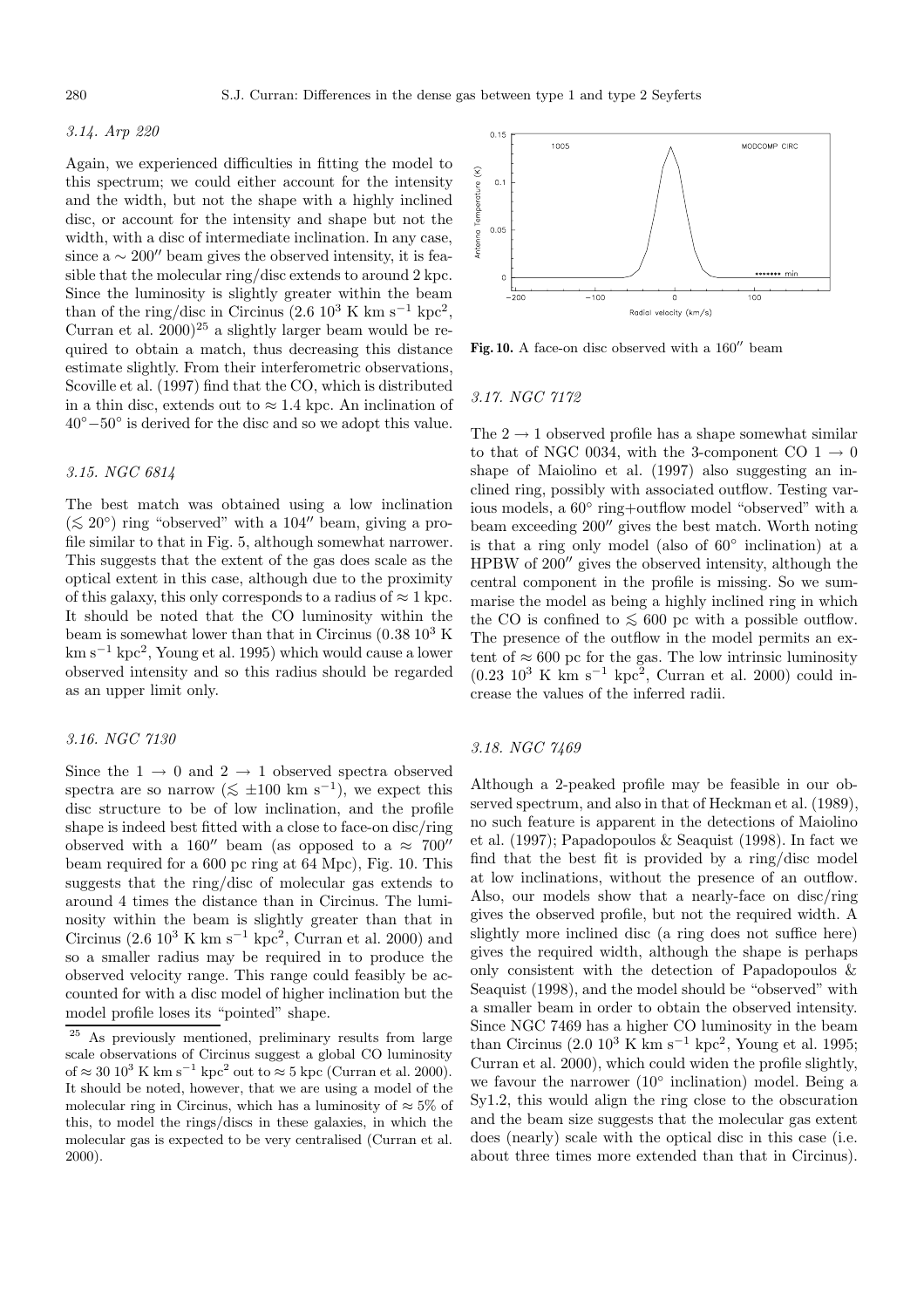Heckman et al.  $(1986)$ ; Wilson et al.  $(1991)$  derive  $1 - few$ kpc for the radius of the star-burst ring.

#### 3.19. Discussion of the model results

We have simulated the observed profiles using a model based on that of the Circinus ring. It should be noted, however, that the exact profile shapes depend upon the distribution of the gas. For example, because of the flat intensity distribution out to  $\approx 300$  pc, the model (with no outflow) distribution (Figs. 9 and 10 of Curran et al. 1998) will give a single peaked profile for an inclined disc/ring, Fig. 5. If the beam is significantly larger than this, however, a relative deficit in the low velocity gas and the large negative gradient in the intensity at high velocities (from  $\approx 300$  pc to  $\approx 400$  pc) will give a double peaked profile, also shown in Fig. 5. This could feasibly account for the observed profiles for NGCs 0034, 2273 and 7172. Also, although the choice of rotation curve is not crucial to the profile shape (Curran  $1998$ )<sup>26</sup>, a constantly rising rotation curve may possibly reproduce the observed spectrum of NGC 5548. Thus we emphasise again that these models can only provide a very rough indicator of the molecular gas distribution. Therefore in the previous discussion (Sects. 3.1–3.18) particular attention should only be paid to the derived inclinations, which define the profile shapes. These are summarised in Table 2, and the values should only be considered as approximate estimates, although where interferometric data is avaliable, i.e. NGC  $1068^{27}$ and Mrk 231, our estimates give comparable results (due to uncertainties in Mrk 273 and Arp 220, we have adopted inclinations from the literature, Table 2).

Addressing the issue of differences in orientation between the galactic disc, large-scale molecular ring and small-scale torus<sup>28</sup>, Circinus, NGCs 0034, 1365, 5033, 7172 and Mrk 273 (which are all Sy2s) all have  $i_{\text{main}} \approx$  $i_{\text{mol}} \approx$  dusty torus inclination (based on Seyfert type), which is consistent with the results of McLeod & Rieke (1995); Wilson & Tsvetanov (1994); Capetti et al. (1996). Examining this in more detail, the upper and lower limits in the inclination angles (Table 2) makes it difficult to select a median value, although for  $i_{\rm main}-i_{\rm mol}$  this seems **Table 2.** Summary of the model results. r is the estimated upper limit to the molecular gas extent in relation to Circinus (ring/disc to  $\approx 600$  pc).  $i_{\text{mol}}$  is the inclination of the molecular ring estimated from the models with the Circinus value coming from Curran et al. (1998).  $i_{\text{main}}$  is the approximate inclination of the main galaxy disc. In most cases these have been calculated (assuming a circular shape) from the ratio of the major and minor optical axes (NASA/IPAC Extragalactic Database); the exceptions are Circinus (Freeman et al. 1977), NGC 1068 (Tacconi et al. 1994) and NGC 1365 (Hjelm & Lindblad 1996), of which only the latter disagrees with the NASA/IPAC estimated value ( $\approx 60^{\circ}$ ). Again, Sy is the Seyfert type which is expected to be directly related to the inclination of the obscuration; Sy1 face-on, Sy2 edge-on and intermediate classes of intermediate inclinations. In the case of Circinus and NGC 1365 the actual inclinations are given based on ionisation cone/molecular outflow estimates (Curran et al. 1999 and references within; Hjelm & Lindblad 1996, respectively). The value for NGC 1365 is somewhat lower than expected for a Sy1.8, although Hjelm & Lindblad (1996) class this as Sy1.5

| Galaxy          | $\boldsymbol{r}$ | $i_{\text{mol}}$          | $i_{\rm main}$ | Sу                          |
|-----------------|------------------|---------------------------|----------------|-----------------------------|
| Circinus        | 1                | $78^{\circ}$              | $65^{\circ}$   | $78^{\circ}$                |
| <b>NGC 0034</b> | < 3              | $\gtrsim 60^{\circ}$      | $70^{\circ}$   | Sy2                         |
| <b>NGC 1068</b> | $\lt 2$          | $40^{\circ} - 60^{\circ}$ | $35^{\circ}$   | $\mathrm{Sy}2$              |
| NGC 1365        | $\lesssim 5$     | $30^{\circ} - 40^{\circ}$ | $40^{\circ}$   | $35^{\circ}/\mathrm{Sy1.8}$ |
| NGC 1667        | $\lesssim 4$     | $\sim 30^{\circ}$         | $40^{\circ}$   | $\mathrm{Sy}2$              |
| UGC 03374       | $\lesssim 3$     | $\lesssim 20^{\circ}$     | $40^{\circ}$   | $\mathrm{Sy}1.5$            |
| NGC 2273        | $\sim$ 1         | $20^{\circ} - 50^{\circ}$ | $40^{\circ}$   | $S_y2$                      |
| NGC 4593        | $\lesssim 1$     | $\lesssim 20^{\circ}$     | $40^{\circ}$   | $\mathrm{Sy1}$              |
| Mrk 231         | < 7              | $\lesssim 30^{\circ}$     | $40^{\circ}$   | Sy1                         |
| <b>NGC 5033</b> |                  | $\gtrsim 60^{\circ}$      | $60^{\circ}$   | $\mathrm{Sy1.9}$            |
| Mrk 273         | $\lesssim 4$     | $\approx 60^\circ$        | $75^{\circ}$   | $\mathrm{Sy}2$              |
| <b>NGC 5135</b> | < 5              | $\approx 10^\circ$        | $46^{\circ}$   | Sv2                         |
| NGC 5347        |                  |                           | $40^{\circ}$   | $\mathrm{Sy}2$              |
| NGC 5548        |                  | $\approx 70^\circ$        | $20^{\circ}$   | $\mathrm{Sy}1.5$            |
| Arp $220$       | $\lesssim 3$     | $40^{\circ} - 50^{\circ}$ | $40^{\circ}$   | Sv2                         |
| NGC $6814$      | $\sim 1$         | $\lesssim 20^{\circ}$     | $20^{\circ}$   | Syl.5                       |
| NGC 7130        | $\lesssim 4$     |                           | $20^{\circ}$   | $\mathrm{Sy}2$              |
| NGC 7172        | $\gtrsim$ 1      | $\sim 60^{\circ}$         | $60^{\circ}$   | $\mathrm{Sy}2$              |
| NGC 7469        | $\sim 3$         | $\sim 10^{\circ}$         | $40^{\circ}$   | $\mathrm{Sy1.2}$            |

to be around a value of just under 20◦, and since many of the inequalities occur at this value, we choose this for the median. For  $i_{\text{mol}} - Sy$ , we use the same median and make the following approximations:

- 1. For Sy2s, a torus inclination  $\gtrsim 70^\circ$ ,
- 2. for Sy1s, a torus inclination  $\lesssim 20^{\circ}$ , and
- 3. for Sy1.5s<sup>29</sup>, a torus inclination  $\approx 45^{\circ}$ .

The results are summarised in Fig. 11.

From Fig. 11 (left), we see that Sy2s tend to have their molecular ring/disc aligned with the main galaxy disc, whereas Sy1s tend to show a misalignment. However, the only Sy1 with an offset  $\leq 20^{\circ}$  is actually a Sy1.5 (NGC 6814) and this value could quite possibly be

Assuming that the rotation curve does not deviate significantly from that of the ring in Circinus, e.g. a Keplerian curve (Curran et al. 1998; Curran 1998). A similar rotation curve was used by Downes & Solomon (1998) to model the molecular gas as a disc in several ultra-luminous galaxies.

 $^{27}$  Although our results only agree (at an inclination of  $40^{\circ})$ with the favoured models of Tacconi et al. (1994), where streaming motions and disc warping are taken into account.

<sup>28</sup> This is assuming that it is physically meaningful to distinguish different gas structures. Bands of various gas states do appear to be present, as molecular rings are observed in many Seyfert galaxies (Sect. 1), within which the atomic gas recombines under favourable conditions to form a masing/obscuring body (e.g. Neufeld & Maloney 1995).

<sup>&</sup>lt;sup>29</sup> The remaining sub-classes are estimated accordingly.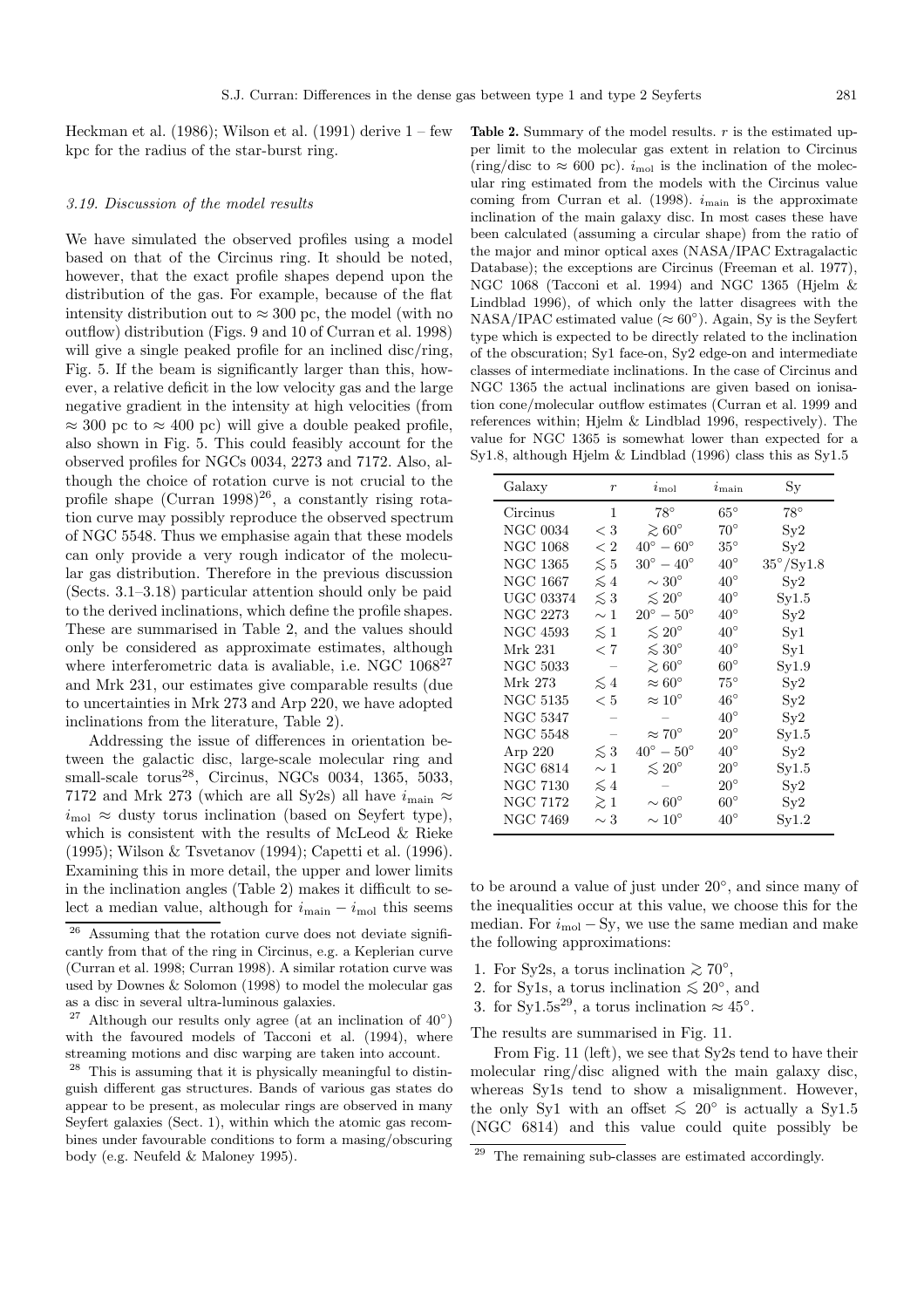

**Fig. 11.** Left: The offset in inclination (degrees) between the main galaxy disc and the molecular disc/ring. Right: The offset in inclination (degrees) between molecular ring and the obscuring torus. Black boxes represent Sy2s and white boxes Sy1s

 $\geq 20^\circ$ , Table 2. Note that NGC 7130 (Sy2) is a borderline case with an offset of less than 20◦ being quite feasible. Also, possibly consistent with our results, in NGC 1068 Schinnerer et al. (1999) suggest that the molecular disc has a higher inclination than the main disc, Table 2. Concerning the alignment between the dusty torus and the molecular ring, there appears to be no dependence on Seyfert type from our very approximate statistics, although for the sample (except NGCs 1667 and 5135<sup>30</sup> these seem to be aligned within  $\approx 30^{\circ}$ , Fig. 11 (right).

Our results partly confirm the findings of McLeod & Rieke (1995); Maiolino & Rieke (1995), i.e. the galactic disc is aligned with the molecular ring. As mentioned previously, we find this only to be strictly true for Sy2s, although an offset of  $\gg 20^{\circ}$  is only seen for one of the whole sample (NGC 5548, in which the model was noted to be uncertain, Sect.  $3.13$ <sup>31</sup>. Consistent with their results, from Table 2 we find that there is a (slight) tendency for Sy1s to be located in galaxies of low inclination and for Sy2s in galaxies of higher inclination, although intermediate inclinations seem to be favoured by both types. Regarding the relative aspects of the ring and torus, perhaps contrary to McLeod & Rieke (1995); Maiolino & Rieke (1995) we find that most tori tend to be aligned with the galactic disc (Table 2), although our result does appear to be consistent with that of Keel (1980); Lawrence & Elvis (1982), and more recently, Wilson & Tsvetanov (1994); Capetti et al. (1996). This suggests, since there are no large ( $\gg 20^{\circ}$ ) misalignments, that the conservation of angular momentum holds each structure approximately coplanar with its neighbour, i.e.  $i_{\text{main}} - i_{\text{mol}} \lesssim 30^{\circ}$ and  $i_{\text{mol}} - Sy \leq 30^{\circ}$ . Concerning particular examples, Gallimore et al. (1999) find from a sample of 13 Seyfert galaxies that the neutral atomic gas is distributed in a 100-pc scale rotating disc which has its axis aligned with that of the host galaxy and Greenhill et al. (1997) find that the masing disc in the Sy2 NGC 4945 has the same position angle as the host disc.

#### **4. Summary**

We have used the observational results of Curran et al. (2000) in order to investigate the possibility that there may generally be more molecular gas in type 2 than in type 1 Seyfert galaxies. Whereas our results may be consistent with those of Maiolino et al. (1997) in that we may find no difference in the mean CO/FIR luminosity ratio between the two classes, for sources in which  $L_{\text{FIR}} \sim 10^{11} L_{\odot}$ , for less luminous Seyferts we find that the ratio in type 2 may be at least three times that in type 1 sources. This factor disappears when only the CO within the beam for the near-by  $(L_{\text{FIR}} \sim 10^{10} L_{\odot})$ sources is considered. This possibly implies that the additional CO in the near-by type 2 sample may not be associated with the bulk of the FIR (or  $HCN^{32}$ , Curran et al. 2000) emission. Could this additional CO trace the reservoir of molecular gas required to power the star-burst activity, which is lacking in type 1 Seyferts (Heckman 1987; Pogge 1989; Moorwood 1996; Hunt et al. 1997; Oliva et al. 1999)? Referring to Fig. 8 of Curran et al. (2000), this could well be the case; the CO/FIR luminosity ratio may generally decrease with increasing FIR luminosity $33$ , and since in type 1 Seyferts a higher fraction of the luminosity must arise from the un-obscured AGN (e.g. Lawrence & Elvis 1982), we suggest that a higher fraction of the FIR flux in type 2 (cf. type 1) Seyferts arises from star-burst activity. Although this contribution may decrease with increasing  $L_{\text{FIR}}$  it will always constitute a greater portion of the FIR flux than in the type 1 Seyferts<sup>34</sup>.

<sup>30</sup> And possibly UGC 03374, NGCs 2273, 5347, 6814 and 7130. Note that these may still be approximately aligned with the molecular ring as geometrically thick tori could obscure at considerably lower inclinations than 70◦ (Krolik & Begelman 1988; Wilson & Tsvetanov 1994; Maiolino & Rieke 1995; Capetti et al. 1996).

<sup>31</sup> Also possibly in NGC 5347, where the model is also uncertain (Sect. 3.12).

<sup>&</sup>lt;sup>32</sup> From Table 1 we find that  $L_{\text{HCN}}/L_{\text{FIR}}(\text{Sy2})$   $\approx$  $L_{\rm HCN}/L_{\rm FIR}$ (Sy1)  $\approx 10^{-9}$  K km s<sup>-1</sup> kpc<sup>2</sup>  $L_{\odot}^{-1}$ .

 $^{33}$  We would expect this ratio to be independent of the  ${\rm FIR}$ luminosity were the FIR emission arising mainly from young stars.

<sup>34</sup> Like the FIR, a significant proportion of the HCN emission could come from the AGN (Curran et al. 2000 and references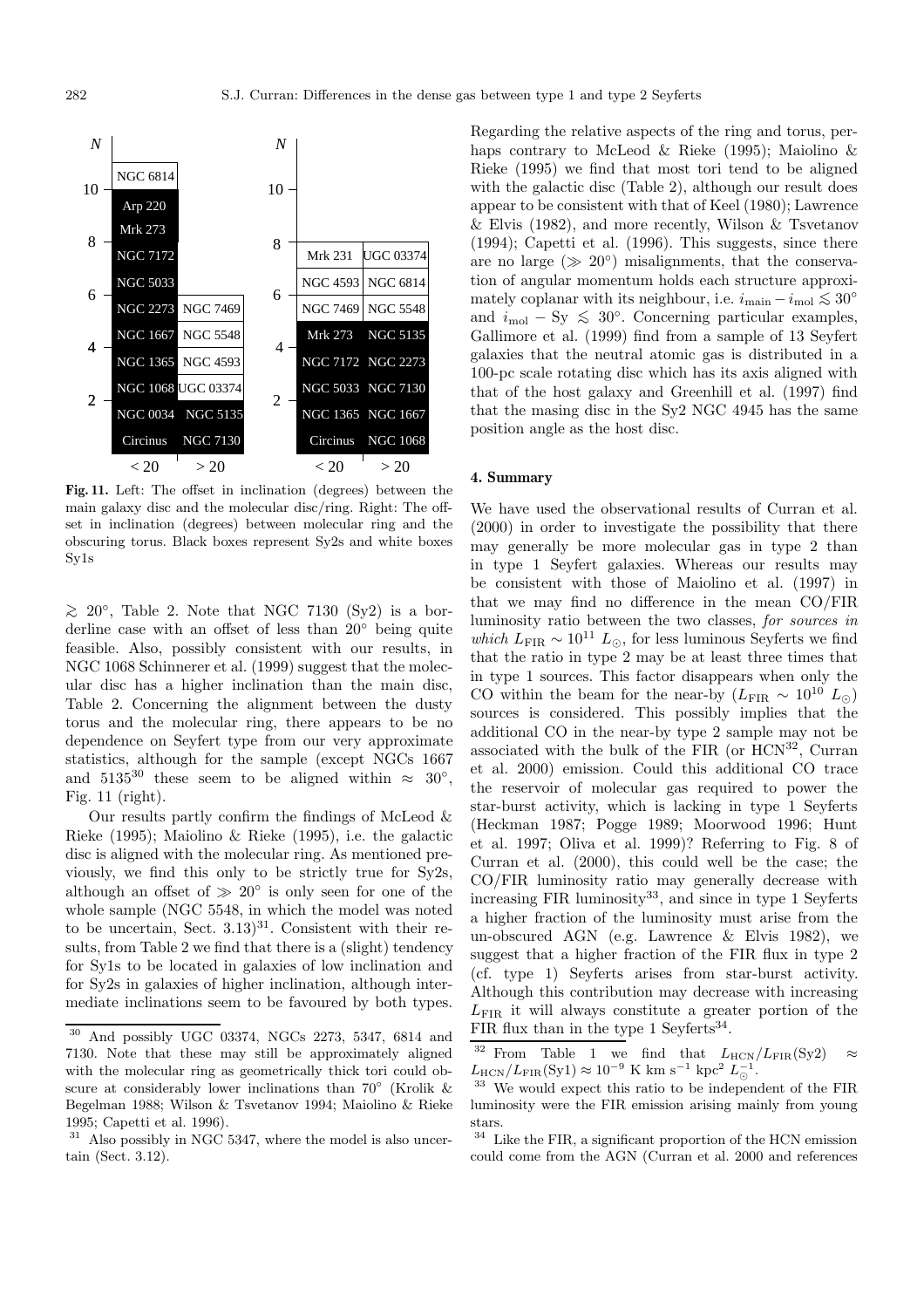From the CO detections we have also modelled the molecular gas distribution according to the molecular ring in the Circinus galaxy. From our results we conclude that:

- 1. For the sample the molecular ring does appear to be share a similar inclination as the galactic disc, although this alignment is tighter for type 2 Seyferts;
- 2. Type 2 nuclei show a slight preference for edge-on galaxies and type 1s for face-on systems, and in most cases, as with the ring and the main disc, the torus and ring tend to be aligned within  $\approx 30^{\circ}$ . This result could, however, be misleading if the 100 pc-scale ring contributes to the obscuration (Maiolino & Rieke 1995).

Could the alignment between the host and ring in type 2 Seyferts be related to a greater molecular gas abundance? Curran et al. (1999) have shown that the orientation of the molecular ring should have little effect on the observed luminosity of the CO for our sample, but if there is indeed a gas deficit in type 1 Seyferts, perhaps it is due to a reduced gas flow causing instabilities and allowing the molecular ring to be further departed from the galactic plane. Since there appear to be larger gas concentrations in barred galaxies (Sakamoto et al. 1998) and bars may be more common in type 2 Seyferts (Pogge 1989), we suggest that the reservoir of gas which appears to be present in these galaxies may provide the stability necessary to hold the molecular ring coplanar to the galactic disc. Further evidence for alignment is given by the results of Maiolino et al. (1997); Papadopoulos & Seaquist (1998) who attribute the excess of star-burst activity in type 2 Seyferts to the material in the obscuring torus still being funnelled down from the global scale via the 100 pc-scale ring<sup>35</sup>, thus suggesting that the torus may be but a dense component of the molecular ring (Shlosman et al. 1990; Friedli & Martinet 1993; Shaw et al. 1993; Wilson & Tsvetanov 1994; Fosbury et al. 2000; Conway 1999; Dopita et al. 1998; van Langevelde et al. 2000). This scenario would suggest that, in general, type 1 nuclei are more evolved than their "edge-on" counterparts; a notion supported by Blandford (1990); Maiolino et al. (1997); Rigopoulou et al. (1997); Dopita (1998); Papadopoulos & Seaguist (1998)<sup>36</sup>.

The ideas presented here are of course highly speculative, although it is hoped that the results from the model prove useful in guiding future interferometric observations. Acknowledgements. I would like to thank S. Aalto whose idea was to study the relative gas abundances and also L.E.B. Johansson and M. Olberg for their help. I would also like to thank the referee R. Antonucci for his very helpful comments. This research has made use of the NASA/IPAC Extragalactic Database (NED) which is operated by the Jet Propulsion Laboratory, California Institute of Technology, under contract with the National Aeronautics and Space Administration.

### **References**

- Antonucci R.R.J., Miller J.S., 1985, ApJ 297, 621
- Antonucci R.R.J., 1993, ARA&A 31, 473
- Aretxaga I., Joguet B., Kunth D., Melnick J., Terlevich R.J., 1999, ApJ 519, L123
- Bake A.J., Scoville N.Z., 1998, Amer. Astron. Soc. Meet. 192, 3605
- Bergman P., Aalto S., Black J.H., Rydbeck G., 1992, A&A 265, 403
- Blandford R.D., Netzer H., Woltjer L., Courvoisier T., Mayor M., 1990, Active Galactic Nuclei. Springer-Verlag, Berlin
- Bryant P.M., Scoville N.Z., 1996, ApJ 457, 678
- Burbridge E.M., Burbridge G.R., 1960, ApJ 132, 30
- Capetti A., Axon D.J., Macchetto F., Sparks W.B., Boksenberg A., 1996, ApJ 469, 554
- Conway J., 1999, HI Absorption from a Circumnuclear TORUS in the Hidden Quaser Cygnus A, in: Carilli C., Radford S., Menton K., Langston G. (eds.), Highly Redshifted Radio Lines, ASP Conf. Ser., p. 259
- Curran S.J., Aalto S., Booth R.S., 2000, A&AS 141, 193
- Curran S.J., Johansson L.E.B., Rydbeck G., Booth R.S., 1998, A&A 338, 863
- Curran S.J., Rydbeck G., Johansson L.E.B., Booth R.S., 1999, A&A 344, 767
- Curran S.J., Koribalski B., Haynes R.F., Krause M., Johansson L.E.B., 2000a, A&A (in preparation)
- Curran S.J., Rydbeck G., Johansson L.E.B., 2000b, A&A (in preparation)
- Curran S.J., 1998, Licentiate thesis, Chalmers University of Technology
- Curran S.J., 2000, Ph.D. Thesis, Chalmers University of **Technology**
- Dahlem M., Golla G., Whiteoak J.B., et al., 1993, A&A 270, 29
- Dopita M.A., Heisler C., Lumsden S., Bailey J., 1998, ApJ 498, 570
- Dopita M.A., 1998, Proc. Astron. Soc. Aust. 14, 230
- Downes D., Solomon P.M., 1998, ApJ 507, 615
- Edelson R.A., 1987, ApJ 313, 651
- Elmouttie M., Krause M., Haynes R.F., Jones K.L., 1998a, MNRAS 300, 1119
- Elmouttie M., Koribalski B., Gordon S., et al., 1998b, MNRAS 297, 49
- Fernandes Roberto Cid J., Terlevich R., 1995, MNRAS 272, 423
- Fosbury R.A.E., Vernet J., Villar-Martin M., et al., 2000, Optical Continuum Structure of Cygnus A, in: Best P., Lehnert M. (eds.), KNAW colloqium on: The Most Distant Radio Galaxies. Reidel, Amsterdam (in press)
- Freeman K.C., Karlsson B., Lyngå G., et al., 1977, A&A 55, 445

within). Kohno et al. (1999) attribute the HCN luminosity in Seyferts to the obscuration and so a deficit in star-burst activity in type 1 nuclei may not significantly affect the observed HCN luminosity. This possibly explains why the CO luminosities differ while the HCN luminosities are similar between the two classes.

<sup>35</sup> Tacconi et al. (1999b) have noted several couplings of the 100-pc scale disc to the larger scale gas in the luminous merger NGC 6240.

<sup>36</sup> The transformation of a type 2 to a type 1 Seyfert has recently been noted by Aretxaga et al. (1999).